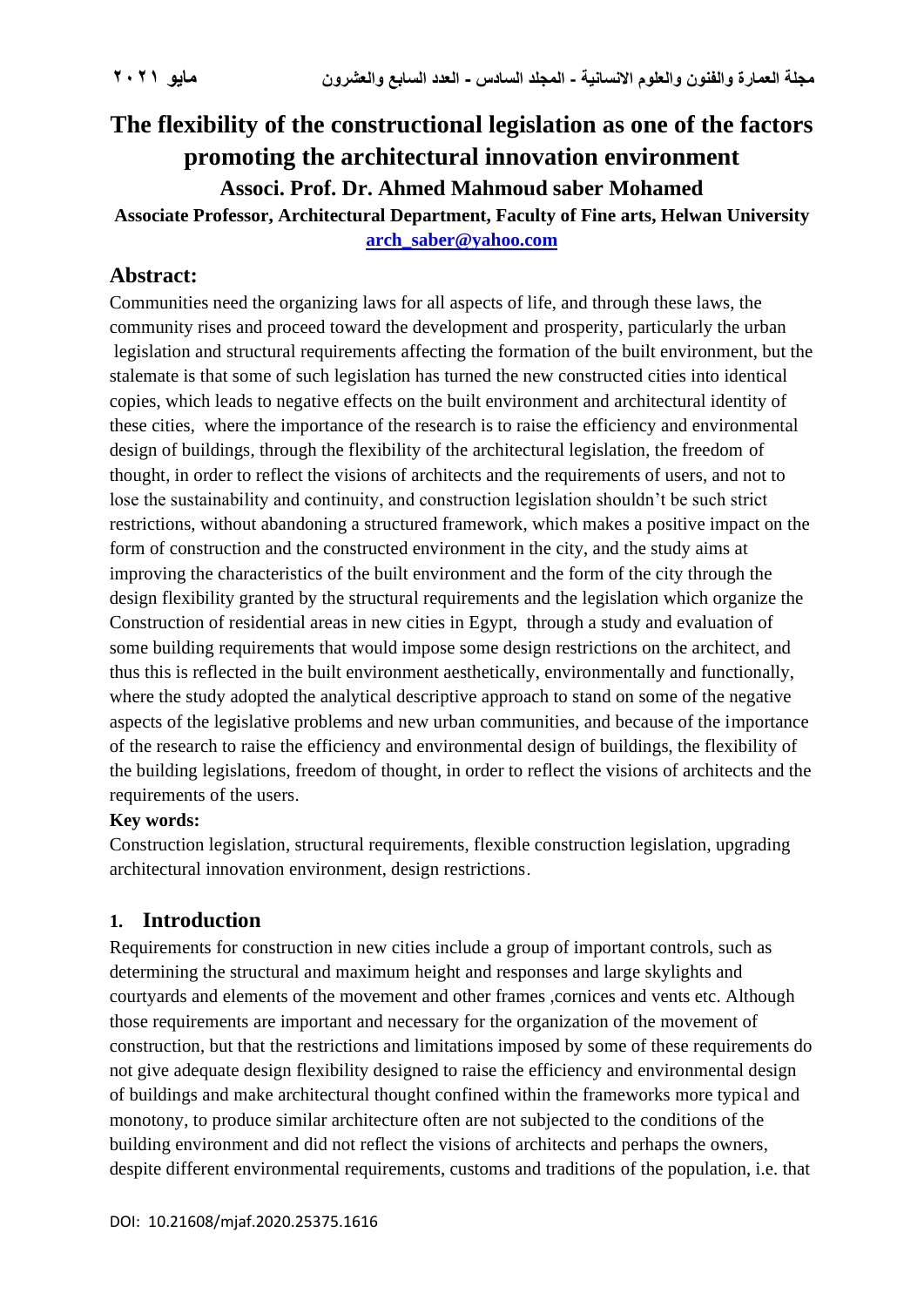the architecture lost sustainability and continuity, and created a sense of isolation sometimes and lack of satisfaction in other times. From here, the research paper discussed how to make the most use of those requirements without imposing severe restrictions on the designer and that the legislative framework is marked by flexibility without abandoning a structured framework, which makes a positive impact on the form of construction and the constructed environment in the city.

## **1.1. Research hypothesis:**

The research raises an important question for all designers, the public opinion and legislative decision. The questions are ; Do structural requirements and current urban legislation lead to adequate design flexibility that help the designer to achieve architectural creativity? Or to the restrictions imposed by the typical trends and specific design?.

### **1.2. Research problem:**

The research problem here is that the restrictions and limitations imposed by some structural requirements and laws governing the construction process and especially good cities, which sometimes are not subjected to scientific studies of the competent institutions which don't give the designer adequate design flexibility, which would raise the efficiency and environmental design of buildings and the improvement of the city and the architectural character, and make architectural thought confined within more traditional frameworks and the monotonous and repetitive up to boredom and often produce similar architecture that sometimes do not reflect the vision of its designers.

### **1.3. Research objective:**

The research aims to improve the characteristics of the physical environment and the form of the city, through the design flexibility granted by the structural requirements and the legislation which organize the construction of residential areas in new cities in Egypt, and through the study and evaluation of some construction requirements that would impose some restrictions on the design of the architect, and therefore this is reflected on the constructed environment environmentally, aesthetically and functionally.

### **1.4. The research importance:**

The importance of the research is to raise the efficiency and environmental design of buildings, through the flexibility of the architectural legislation, the freedom of thought, in order to reflect the visions of architects and the requirements of the users, and not lose the sustainability and continuity, and the construction legislation shouldn't be such strict restrictions, without abandoning a structured framework, which makes a positive impact on the form of construction and the constructed environment in the city.

### **1.5. Research Methodology:**

The study adopted the analytical descriptive approach to stand on some of the negative aspects of the legislative problems and new urban communities, through the following axis;

- Legislation and environment of architectural creativity as one of the important factors to improve the environment of architectural creativity.
- The validity of the requirements of the current structural and social factors.
- The Flexible structural legislation applied to some requirements affecting the formation of the constructed Environment in the new cities.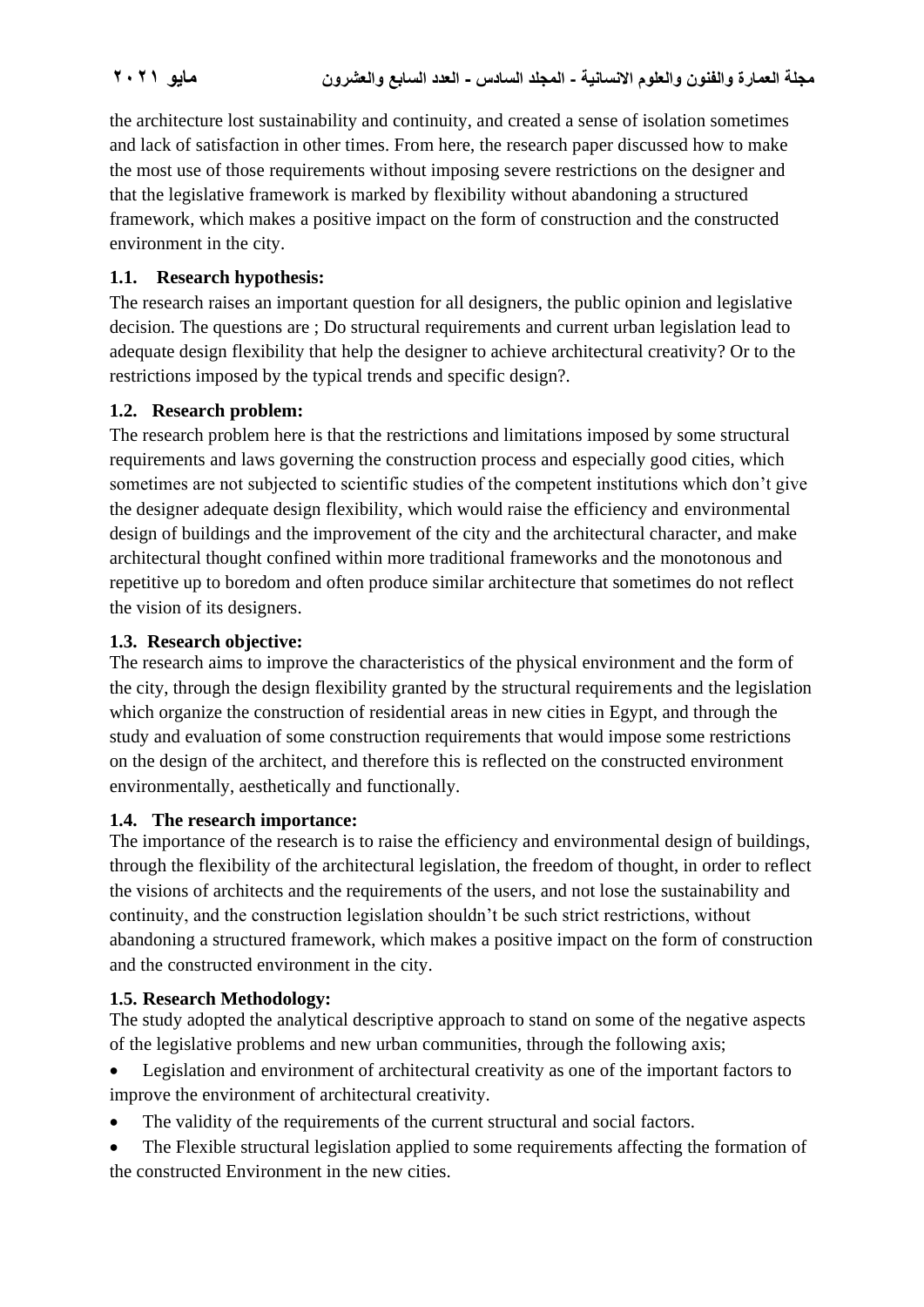### **1.6. Area and limits of the Search:**

It is confined to the area of research on the assessment and examining some of the structural requirements, organizing the construction of residential areas in new cities and how to develop them and make them more flexible, which have a direct impact on improving the constructed environment and the form of construction and the general feature of the city, which gives the architect a designing flexibility for creativity away from the module in the design

## **2. Legislation and improving the urban environment and architectural innovation:**

Attention must be given to some of the important factors affecting the form of architecture and construction, so as to identify some of the aspects of the problem holistically and not confined to the points of the study only, where they hit in one direction, which is how to improve the urban environment representing the legislation and where construction is an essential part.

### **2.1. Current practices:**

The negative manifestations of Egyptian architecture and construction vary from random buildings that lack many of the cultural values, leading to a distortion of the visual and physical buildings, to the attempts of the cities and localities under the name of improving conditions or aesthetics, which resulted in the quality of the third term of physical mutilation, legalized, all this is possible to understand its causes and its motives and attributed to the economic conditions or the absence of physical culture or civilization and lack of awareness, but what happen from architects, planners, decision makers and of specialists and policy makers and urban legislation that contribute to add significantly to this chaos, architectural and urban communities, which is worthy of discussion. [3].

### **2.2. Legislation and the present architecture and construction:**

It is Possible to rate the vast majority which is currently produced from architects and planners in several types or perhaps it is the most important, spatial and environmental conditions of the indifference and disregard for consistency with the physical environment or climatic or social requirements, so that the buildings and a mere formal schemes in response to the web customer requirements and a surrender to the negative impact of legislation and the consequent sterile from buildings and construction which were not consciously or presence of architectural values or social or cultural, and create an atmosphere of stagnation and the present architecture and construction, and annual ritual without discretion or awareness of the existence of values. [8]

## **2.3. The research preface for the criteria of upgrading:**

Perhaps the question that needs to be answered when considering criteria for upgrading the responsibility? Is it the criteria of the doers and those influencing or is the criteria of architects? Investors? Or users? Or intellectuals? Or specialists and technicians? Or a vision of resolution through legislation that they are working? Or try to find a collective point of view of the balance between these various perspectives?

The theoretical difficulties in finding a vision and common criteria between all doers and influential ones in the architectural arena to determine the criteria for upgrading is part of the pivotal issue of multiple theoretical and practical dimensions that have not been resolved in evaluating procedural concepts or applications until now. [3]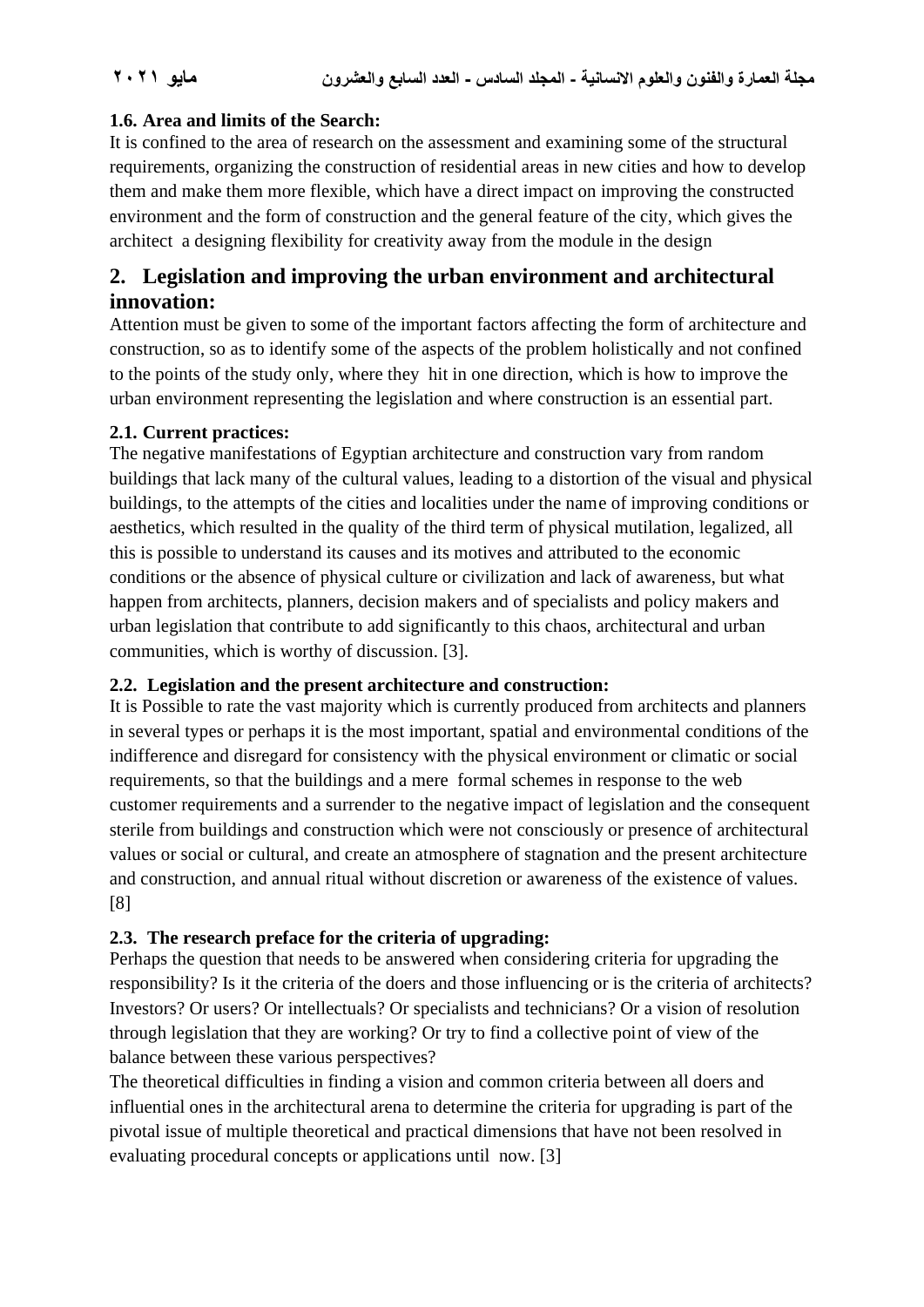### **2.4. The innovation environment:**

It is stable to gross architect and urban designer is the result of capacities and its values, on the one hand, and psychotropic and external constraints on the other hand, the capabilities of the architecture and its values that are formed under the influence of the circumstances and community values prevailing in the physical environment and realized the denial and educational methods, which makes it highly exceeding the effects of negative societal conditions, and driven by innovation and competition, but that which occurs after the low stream performance and the dimension of technical creativity , and the erosion of cultural values and physical infrastructure, it is an act of the Psychotropic and external constraints, which must be improved and upgraded and that it was not enough to improve the architecture and construction, but the least will increase the prospects for achieving the desired improvement. [9]

### **2.5. The legislation and mechanisms for improving the environment of urban and architectural innovation:**

Special mechanisms and ways to improve the urban environment architectural creativity and many factors such as raising community awareness of the values of architecture and urban development, stimulate innovation environment, activating the urban and architectural coordination mechanisms specialized scientific contacts, community participation, raise the level of graduates and the validity of the practice of the profession, and other things, but the legislation and laws of deliberate construction of others is an important factor in the deterioration of the environment or the upgrading of the urban, architectural creativity and lie to find a lot of negatives that need assessment and study the reality of architecture and construction, gross under the umbrella of these laws. [3]

### **2.5.1. Legislative restrictions on Creativity:**

There are many restrictions in the construction and planning legislation which limit not only the ability to artistic creativity, but also on the capacity to respond to the functional requirements and architecture of the building, social and can be pointed out that the restrictions on the proportions of construction and height, replies and keys which become in fact a profile to form construction, flagrant example not only to hinder the architectural innovation, but their impact on the social and environmental requirements of the building, the former was found in the texts of the Construction Law allows building the base sizes or structural density and determine the allowable construction surfaces and not kitchens or formed, it was abolished in the legislation in force, despite the existence of similar legislation in most countries, whether developed or developing countries, therefore, should be actively pursued to develop These texts and fold, to freedom of creativity and urban architecture. [8]

As upgrading of architecture and construction in Egypt will not be achieved through the identification of elements of the upgrade or dialog among schools and the intellectual property only, but require improvement of the environment of architectural and planning practice and ease restrictions and trigger creativity.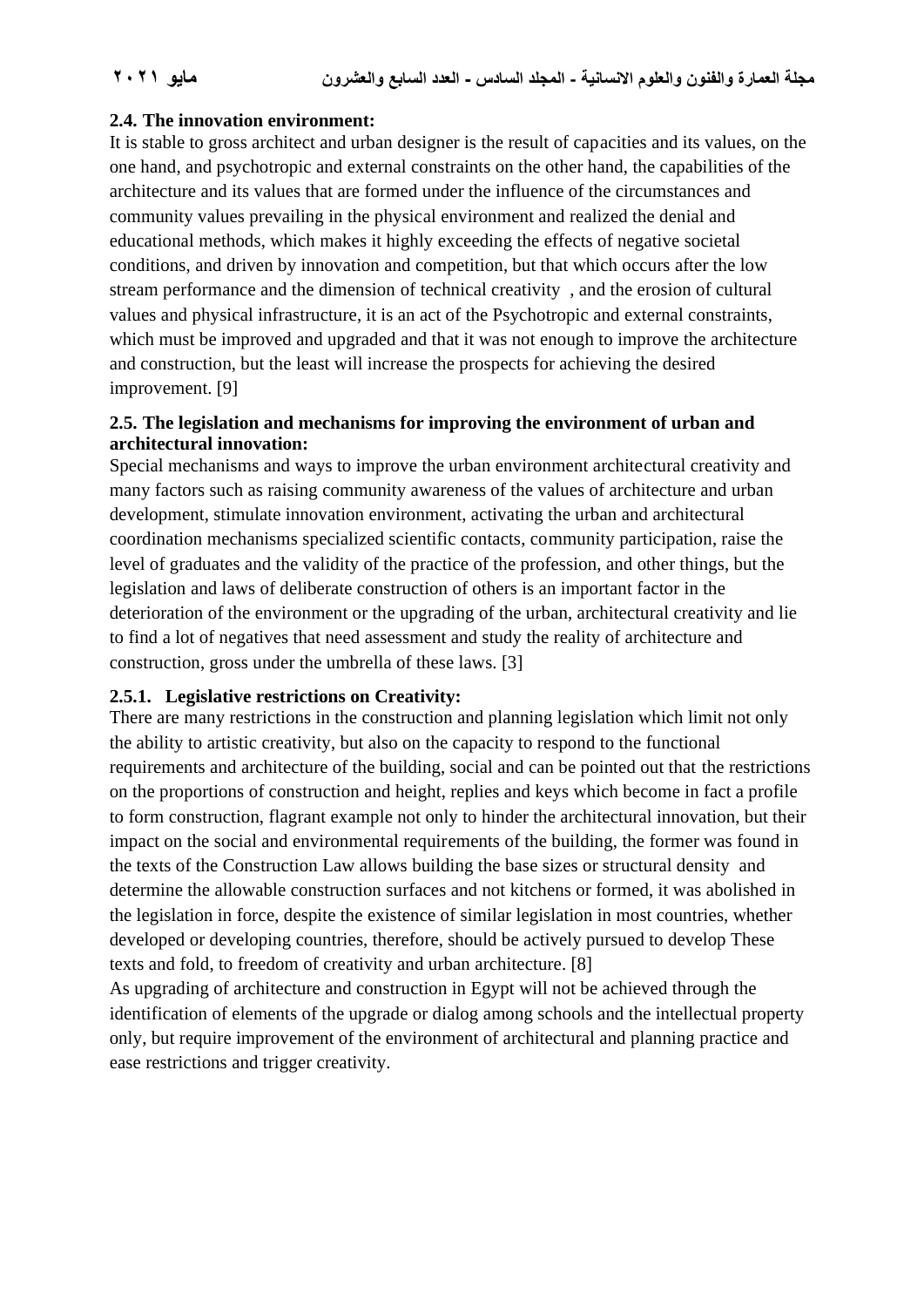## **3. The validity of the requirements of the current structural and social factors:**

**3.1.The current Urban legislation and the absence of the concept of privacy policy:** Privacy needs of individuals and groups are of the requirements of daily life, this requirement varies depending on the milieu in which they live, and with different degrees of privacy in the community, in order to illustrate this need has been identified as an acquired right to privacy of the individual who decides what information can come up to others, so we find that privacy is a fundamental requirement must be taken into account when designing any space, and determine if this vacuum appropriate to its nature or not, [5] and here the question imposes itself, the current legislation will be of help for privacy?

## **3.1.1. Construction laws, one of the factors that affected the concept of privacy:**

There are many factors that affected the loss of privacy in the contemporary building housing, which greatly helped the current building laws that came to Egypt from abroad and was applied. Historicity of the contemporary city noted that the urban fabric of the character is not suited to the traditions and the culture of our society, pickled fabric carries a separate building and design for exterior, giving a sense of disintegration and isolationism, and these laws bad have effects on a residential housing, both in terms of form or function represented in the following.[1]

- These laws gave the largest number of interfaces.
- Separation of some of the buildings with specific ratios leading to the opening of the residence to the outside.

The dimensions of the pieces have almost equal percentages of the responses, and heights and thus the similarities of the designs where characterized by monotony and boredom which are not compatible with the social environment and privacy of the population.

**As for the architectural aspects,** we find that characteristics that should be available in the housing units, most notably the value of privacy, were not found as a result of the transfer of these laws, where they were free from the presence of the organized requirements of the places of holes or frames to achieve privacy, and also not to identify and ensure surfaces skylights Privacy, audio Policy and the number of units that may be involved in the vertical and horizontal elements of the movement, as well as the laws of the defections force designed in most cases to the orientation of the building exterior, leading to the loss of visual and audio privacy.[4]

Here we must note that achieving privacy in architecture does not mean a complete separation or full isolation of man inside a closed vacuum, because this would lead to the opposite result, as well as the bad psychological effects, human beings cannot live in isolation from others, and here the difficulty in achieving the required degree of privacy, which achieves the required isolation as well as reasonable contact with various environmental elements. [2]

## **3.2. The current structural requirements and the disappearance of the inner courtyards:**

Urban planning and architecture adopted Arab city old religious legislation as a basis, around that the life of the city was created, the Arab city characterized with many features and characteristics that embodied the ideology of the Islamic religion, which is formed of physical reconstruction in the Arab city, but the urban alienation of the Arab cities since the end of the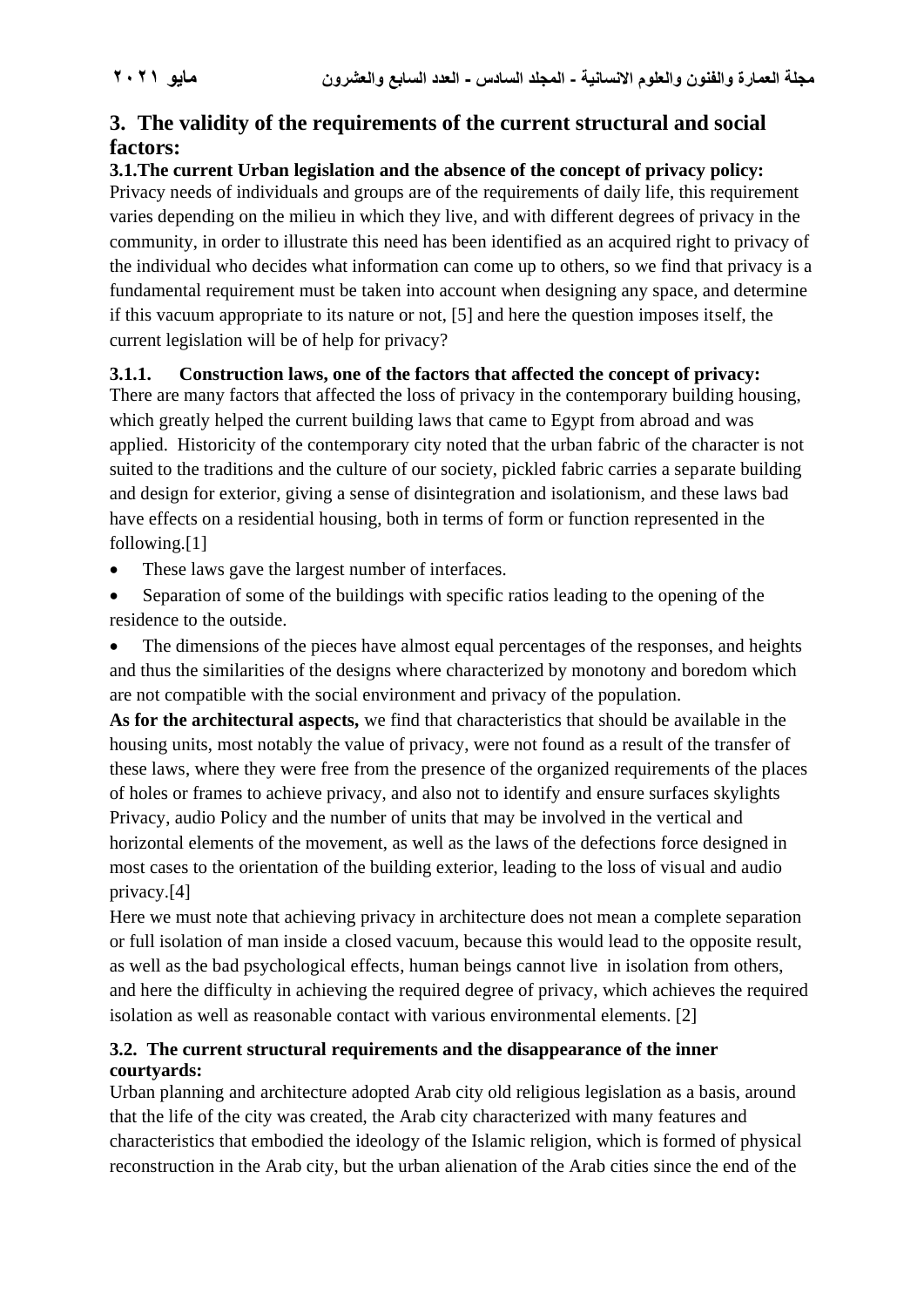19th century and beginning of the twentieth century was carrying the western urban legislation, laws of the organization of the new building is not compatible with the customs and traditions of the Arab community, this legislation has continued until the present time without the occurance of radical changes in spite of the lack of proven validity of environmental, social and economic circumstances of the community. [7]

This legislation has worked to identify the relationship between the heights of the buildings and streets as well as determining the amount of structures prominence on the street space and high constructed buildings, in addition to the determination of the conditions of the replies, reversals, spaces, extensions and celestial vents, which are determined by the region, real estate,[6]. Therefore, the identification of the construction laws and legislation in most of the cities and regions of the construction and the high proportion of the building, and distances of lined ups are affecting the climate of the concept of the inner courtyard, especially that these laws did not provide or encourage the existence of such courtyards inside buildings, such legislation that has led to the following: [10].

• They did not help collect the open surfaces in the yards, but they were distributed in small surfaces on the pretext for providing full access to the benefits of indigenous merits of the original directions and achieve the architecture individuality for each building.

• Identifying some of the space-saving design built by legislation in some areas 50 : 60% of the total area of the property does not allow the creation of the internal courtyard, because it constitutes a burden on other areas of the house.

It reduced the size bounces for construction, and thus would constitute the inner courtyard if it is a burden on other areas of the house, which has to be replaced by a small apertures for lighting and ventilation services.

• They worked as rebounds to the departure of some buildings and did not weld on extra, allowing the work of the corresponding slots in the external walls of the Lich King Cinematic Trailer, and thus they lost the inner courtyards, which one of the causes of its presence is to act as a source of lighting and ventilation inside the buildings, as well as what caused by these holes from the loss of privacy .



**Fig. (1) The negative aspects of the current conditions and their effect on the disappearance of the yard**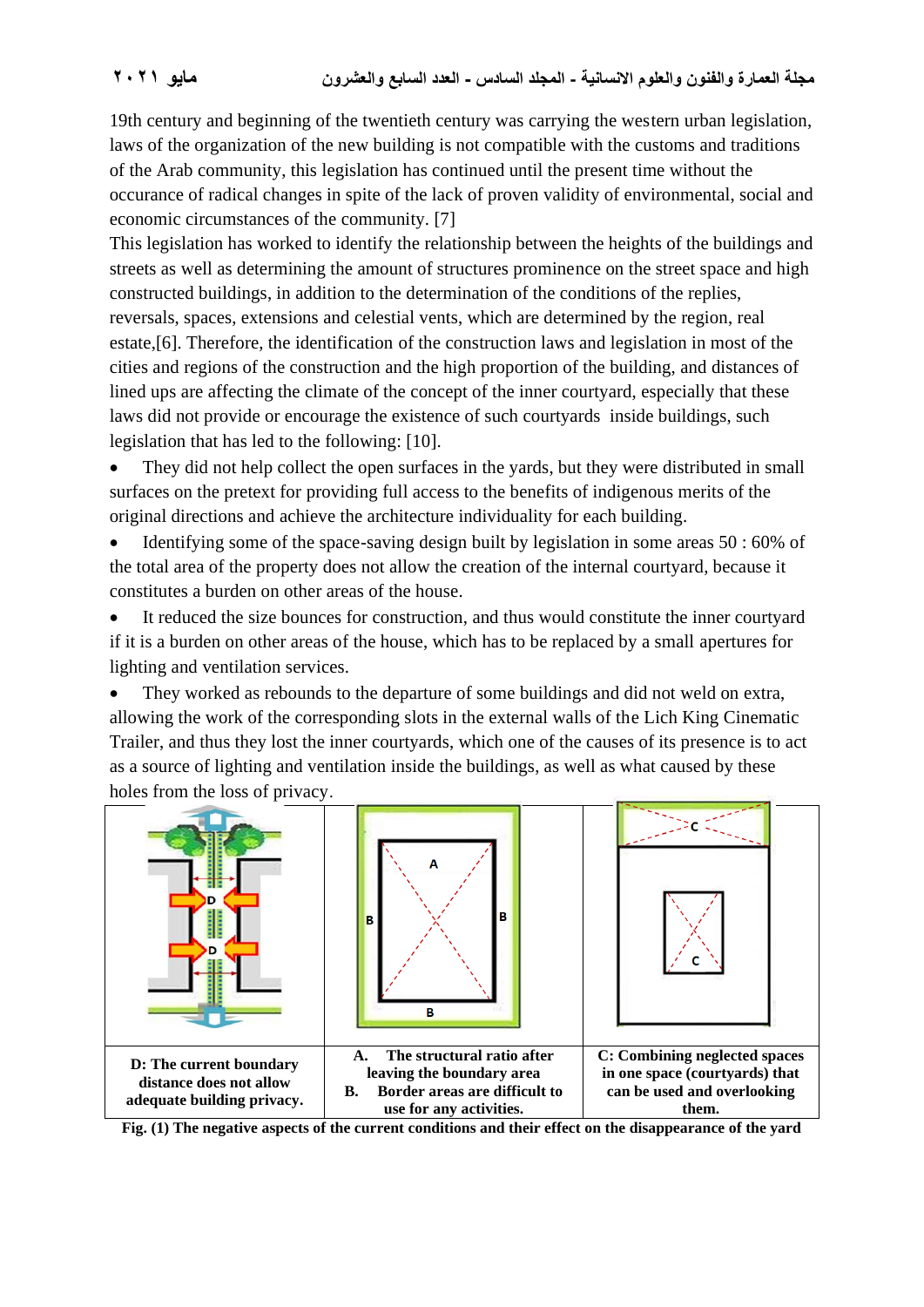## **4. Regional examples towards greater flexibility in the constructional legislation:**

Some States have taken in regional surroundings, such as Saudi Arabia, these are important steps toward the amendment of some of the legislation that would release the architectural innovation and change in the form of legislative environment , have urban communities, where similar structural legislation with the Egyptian legislation and learned a lot of construction laws, where the Ministry of Municipal and Rural Affairs pointed out that the amendments was based on a comprehensive study of the development of building systems for construction in the defections of residential buildings - Villas - (separate and / or adjacent) to the ground floor, where during the study, it identified several queries and complaints from citizens and the various information media, the loss of large unexploited areas in residential buildings (villas) in rebounds and what is the feasibility and creating large voids and wasted areas of properly. The Ministry of Municipal and Rural Affairs have confirmed the development of regulations with respect to the defections of residential buildings (villas) to develop solutions and alternatives to address the current situation, the principle of justice has come to realize the existence of violations of construction in the rebounds, and ensuring access to natural lighting and ventilation of the buildings when allowing building in rebounds according to specific conditions, the establishment of appropriate buildings and giving technical architect flexibility and creativity in design and achieve the highest gains to the citizen to take advantage of its land in a positive manner and thus achieve a qualitative leap in the design of housing solutions for creative architecture (yards, semiconductors yards..).[12]

#### **4.1 The features of the amendment:**

The amendment limited the system rebounds on residential units (villas) of residential schemes adopted, up construction rate from 60% to 70% by allowing the expansion of more defections to the ground floor, where the ministry explained this system through a number of models that have been enclosed to the illustrative examples, , and it was allowed to connect external supplement to the main building but not to exceed 70% of the land area, also it was allowed to adopt the new system employing side courtyard on the ground floor with the possibility of emerging to a distance of 2m from the border fence, in the upper floor, the most important point is to oblige the owner with that the wall does not exceed 3.5m in part adjacent, which means the need to consider the internal vacuum at the design, and the system also pointed out that the internal courtyard should not be less than 2\*2m in any way.

#### **4.2 The views of the specialists after the amendments to the laws:**

With the issuance of new defections adjustment system of the Ministry of Municipal and Rural Affairs, many of the votes, welcoming these amendments which came late, according to a lot of specialists, the system that long overdue has cast a shadow over hopes for the development of the Saudi housing for too many long years, out of which the form of the identity of the form that absorbs the identical housing environment of Saudi Arabia, generally, it can be argued that the amendments are positive amendments in favor of the citizen, but this is limited to a certain category of residential pattern (villas) and not to all types of residential patterns, and maybe the opportunity was also favorable to offer solutions and amendments include other patterns.  $[15]$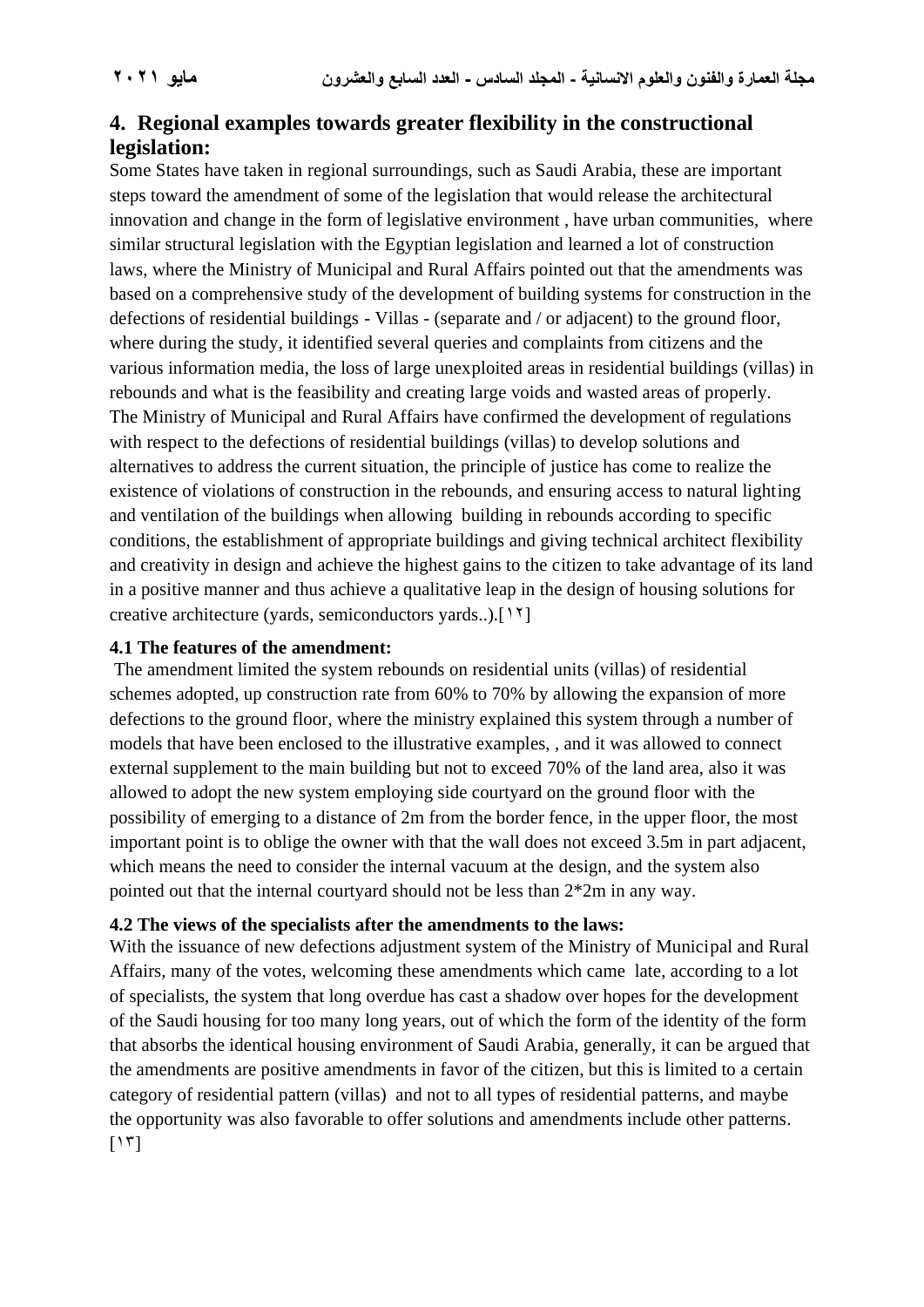## **5. Flexible structural legislation and improving the built environment:**

Under this part to assess and examine some of the structural requirements of the organization for the construction of residential areas in new cities and how to develop it, and that would give a greater creativity and flexibility to improve the design of the Built Environment, and the dimensions of the stereotypes, through:

- A description of the problem posed by those requirements.
- Proposed solutions "The pros and benefits"

### **5.1. The flexible requirements of the replies to the neighbor:**

## **5.1.1. Problem description:**

The special requirements of the emerges to the neighbor, which are established by the legislative authorities in cities and new urban communities which vary from one city to another and from one neighborhood to another, and from one economic level to another, not less than 1.5 m distance of the replies from the border of the neighbor without any OUTCROPS and select the possibility of emerging cornices by 25 cm of the interface, and in some cases economic housing be responses from only one or two.

This law, however, limited the design flexibility to these interfaces, where the limit of the architectural configuration, and that it was the right of the owner and the designer responses more than the allowed limit, but that the replies will be at the expense of built-up area, so does the owner want to leave any space or additional replies to reduce the allowable building area? which restricts the movement of the designer to this limit of the desire of the owner, which makes the neighbor strict limits are similar and untapped, in addition to causing a lot of problems and waste a lot of benefits, including the following problems:

### ❖ **Environmental problems:**

The integrity of the interfaces along with neighbors to help the airflow without the benefit of the inside blanks of the building.

• Do not allow good views for the specific replies.

## ❖ **Social problems:**

Lack of audio and visual Privacy as a result of direct ruins on the neighbor and the near distance between them.

• Not taking advantage of the area of the existing responses to exercise any social activities despite the abandoned areas, but the length of the introduced vacuum hamper the exercise of any activity.

## ❖ **Aesthetic problems:**

• Limited restructuring on those interfaces, where the formation of a minor to outcrops does not exceed 30cm.

The limited vision of the interface where the only opposite neighbor.

## **5.1.2. Proposed solution:**

Flexible requirements to the proportion of replies to the neighbor to allow the designer to move in a more flexible, and not be a constant distance along the neighbor, and the extent of compensation size taken him/her behind the extent of allowable responses, which encourages the owner to give the designer the freedom and more flexibility in design, and creates diversity and difference in the formation and design of those destinations, hence; allow views and good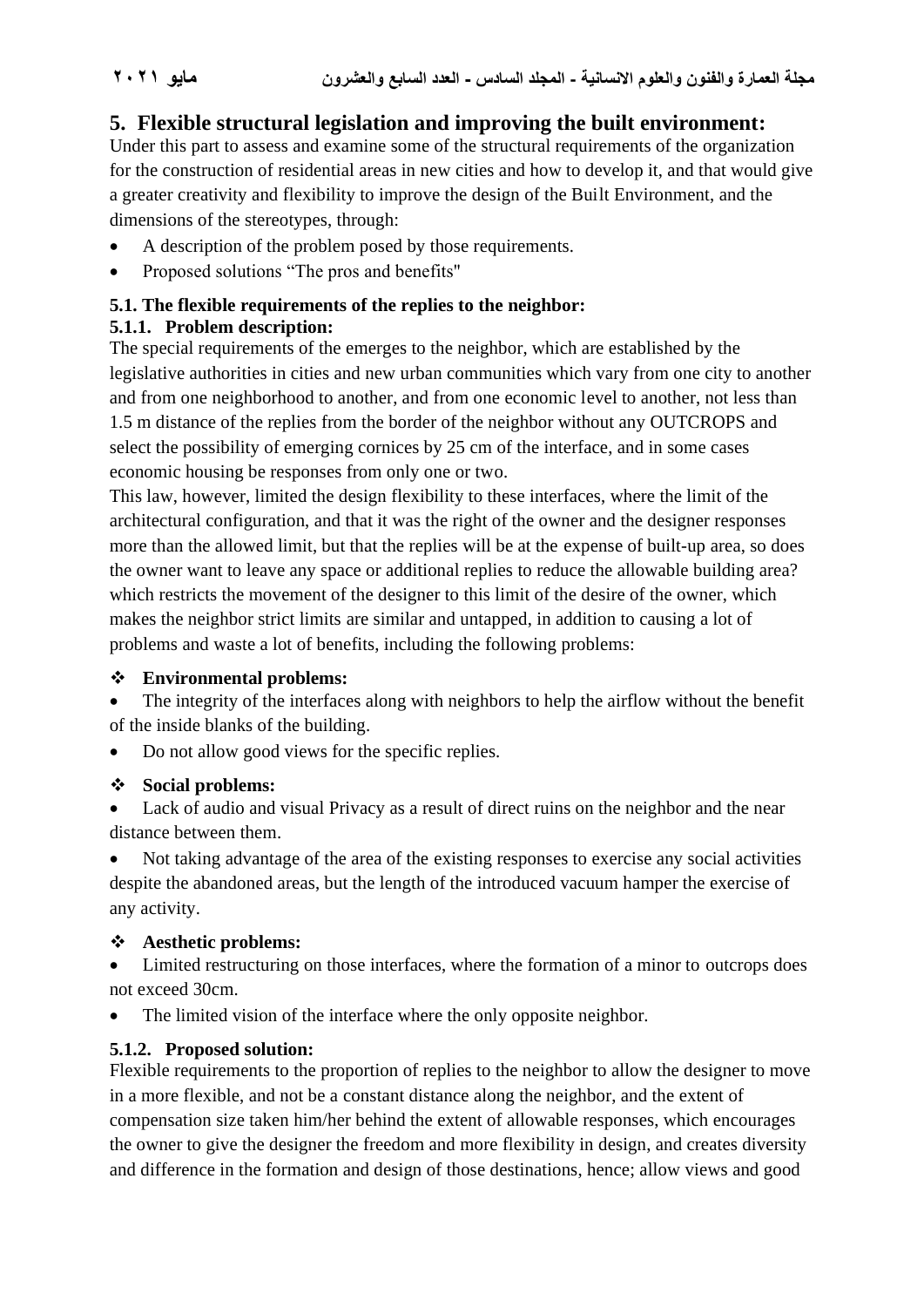ventilation, and the validity of exercise of different activities, in addition to the contrast works on the dynamics of air movement between the blocs and the building and increase the shadows, not the RUINS or open any windows toward the neighbor in case of entry in a permissible responses to them, and the ruins in the direction of the main interface or internal vacuum, raising the value of privacy of this limit.

## ❖ **Environmental benefits:**

• The percentage of airy blank faceplate interior and foreign affairs, as a neighbor as a result of variations in the rates of responses through the sponsorship of the movement of the air where they work lined up surfaces conditioned especially if the helicopter, wind direction, and the spaces problem for the replies whirlpool bike increase air movement compared to the current situation, where the air is going out of the building.

- A high proportion of blank faceplate interior lighting.
- Allowing the ruins at larger and different directions, whether inside or outside.
- Reducing the heat on those destinations as a result of good ventilation and overlapping shadows of restructuring and contrast of the surfaces of the wall of the neighbor.

• The possibility of planting and forestation of those blanks to become more attractive as a result of the creation of additional areas with the percentages of the responses.

### ❖ **Social benefits:**

• The blanks foregone resulting from the responses in a vacuum or several blanks grouped make it more spaciousness and allow the capacity to exercise social activities by a bit of the current situation.

• It allows the blank faceplate supreme court to participate in with more positive views through the sense of near and communication between those in the blanks.

## ❖ **Aesthetic benefits:**

The variance in the form of grants, and space for responses to the neighbor greater possibility of restructuring on those destinations, both with blocks or surfaces or shadows as a result of the availability of the prominence and more positive responses from the current situation.

• Giving that flexibility to emphasize the general nature and selected identity building, improving the form and mass of the building and therefore reflected in improving the general nature and form of the city.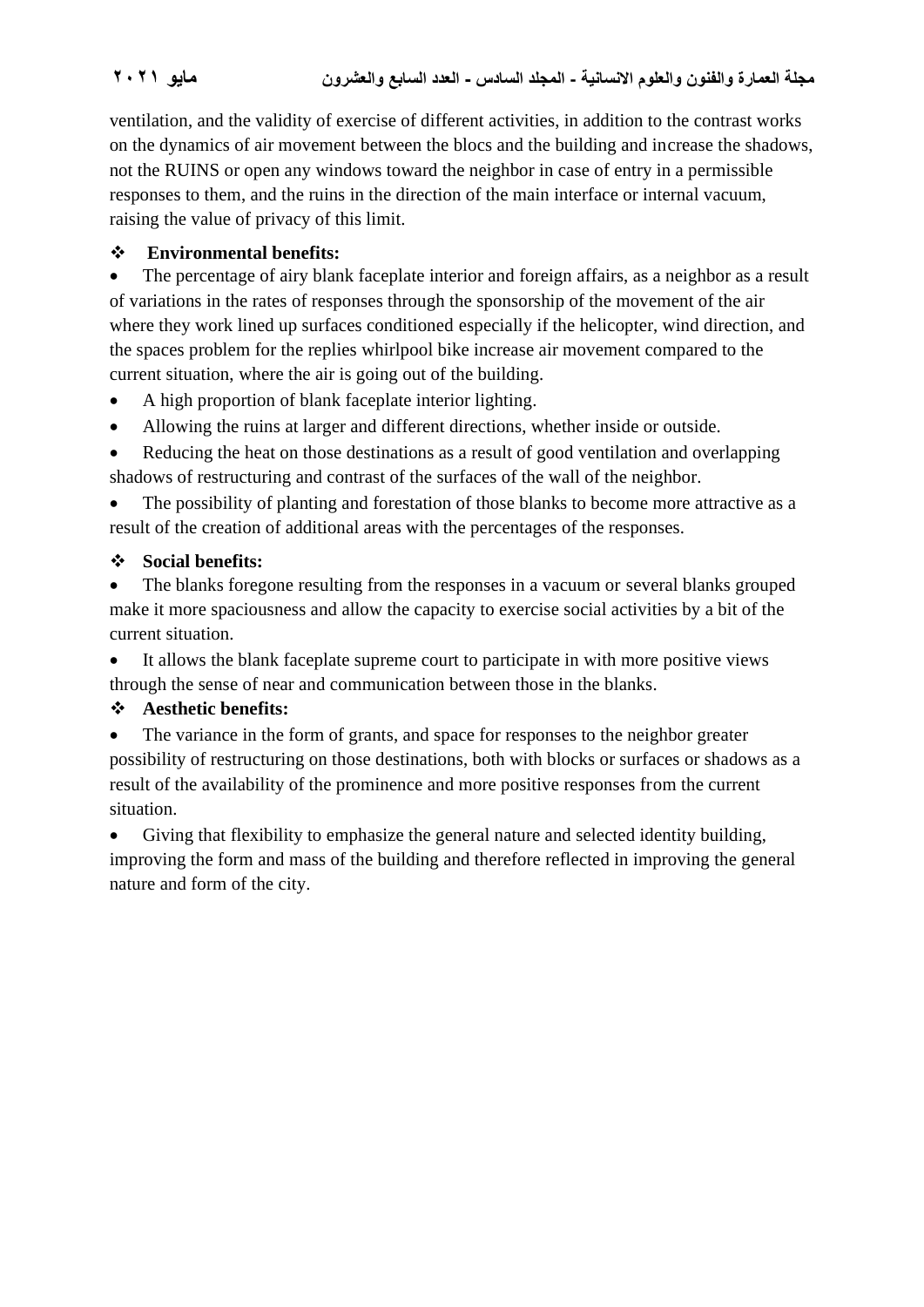

**Fig. (2) Flexible legislative proposal for building conditions at the neighbor's borders**

## **5.2. Flexibility in the essential building blocks:**

## **5.2.1. Problem description:**

The law permitted structural ratios, that vary from one neighborhood to another and from one economic level to another, with the percentage difference in the ground floor in the recurring roles after an increase in the proportion of specific and special prominence of balconies and towers on the interfaces, but this law causes a lot of negatives with a steady percentage of construction, the owner often force the designer to exploit fully the percentage of allowable building blocks without leaving any space for the exercise of any activities, especially on the ground floor, in the presence of the ratios of current responses which reduce the flexibility of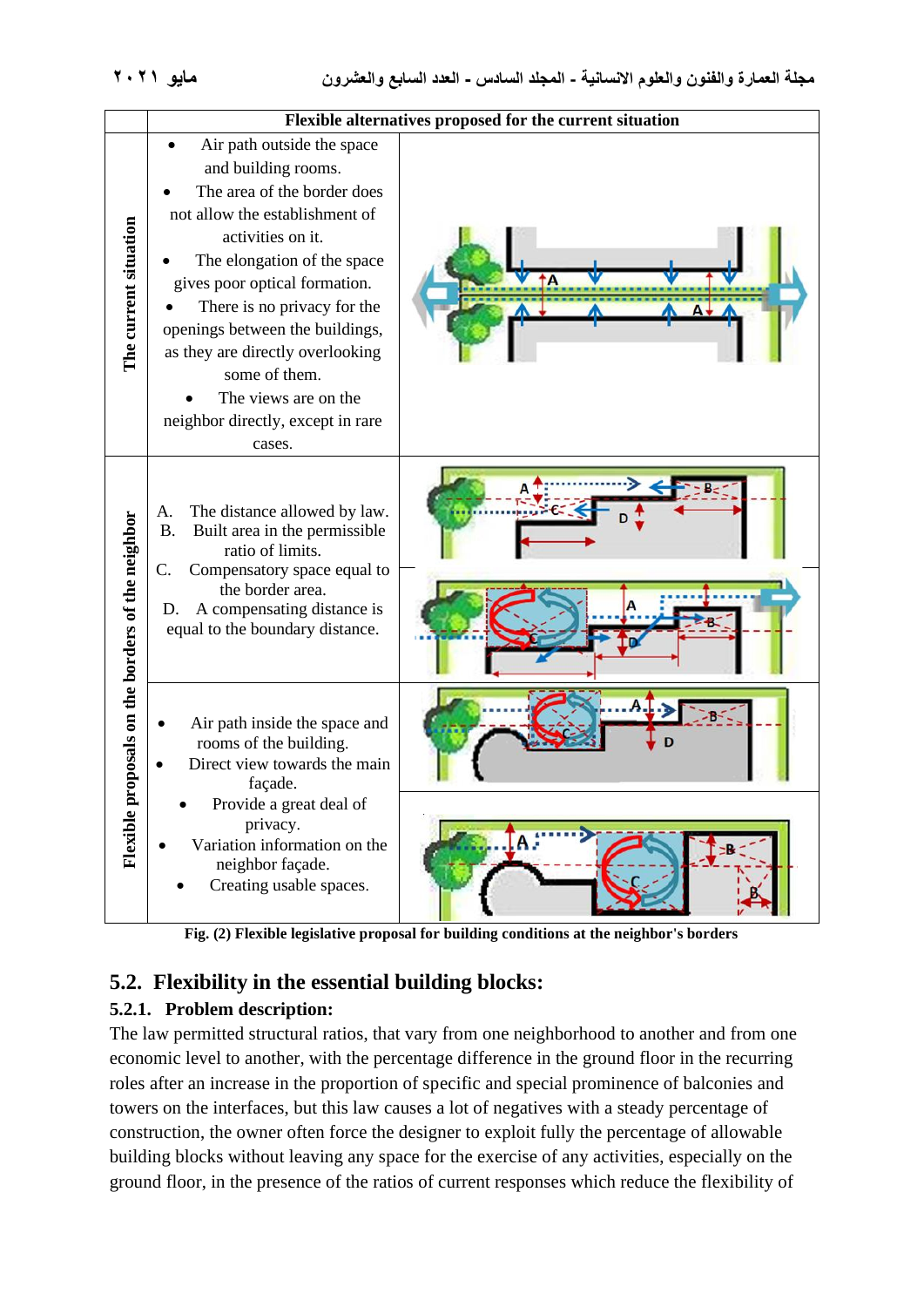the design to spread more space from the earth, and leaving holes open to the outside or the inside that can also be used, which restricts the movement of the designer down to the desire of the owner to take full advantage of the allowable building area, causing the following problems.

## ❖ **Environmental problems:**

• The structural stability does not encourage unique designes or leave any blanks of the nonpermissible responses leading to the advanced centrifuge designs similar modules.

Lack of flexibility in the banks do not encourage to leave large areas and voids which can be used as green or shaded areas that are working to improve the thermal comfort or provide good ventilation.

## ❖ **Social problems:**

• The current structural laws do not encourage to leave any blanks that can be used in social activities.

## ❖ **Aesthetic problems:**

• Not leaving any blanks of the non-allowable areas leading to advanced centrifuge designs that are being typical and similar, reflected negatively on the general nature of the building and therefore the form of the city.

## **5.2.2. Proposed solution:**

A compensation for the owner of the building, in the case that his desire cause the loss of the increase in open spaces and the compilation of these areas left from the constructivist ratio on the level of roles and to be compensated in the role of the additional surface area equivalent to the same size left, adding to the percentage stipulated by the current law of 25% of the essential building blocks, or increase the height to cover the same percentage of compensatory structural, which encourages the owner to give the designer more freedom and flexibility in the design and creation of internal and external gaps that can be exploited, without wasting the right of the owner in the allowable building area, or in the strict sense of the use of the theory of sizes instead of the current requirements that impose similar designs, which creates diversity and difference in the designs on the level of the district and the city. In addition to many of the following benefits:

## ❖ **Environmental benefits:**

• Flexibility in compensation for the Structuralist encourages the owner for leaving spaces and voids that can be used as green and shaded areas, also give a lot of comfort and good ventilation, thermal blank faceplate adjacent or overlapping top with them.

## ❖ **Social benefits:**

• Encouraging the process of compensation for the essential building blocks to create voids or inner courtyards from which the practice of many social activities. As well as the blanks privacy with high foreign blanks of the prominences.

## ❖ **Aesthetic benefits:**

The flexibility in the design and construction encourage the owner in the dimension of the appealing templates similar stereotypes.

• Considerable variation in designs between closed and opened for the ground floor gives a lot of positive restructuring of the form of blanks and blocks, improving the form and mass of the building and therefore reflected on improving the general nature and form of the city.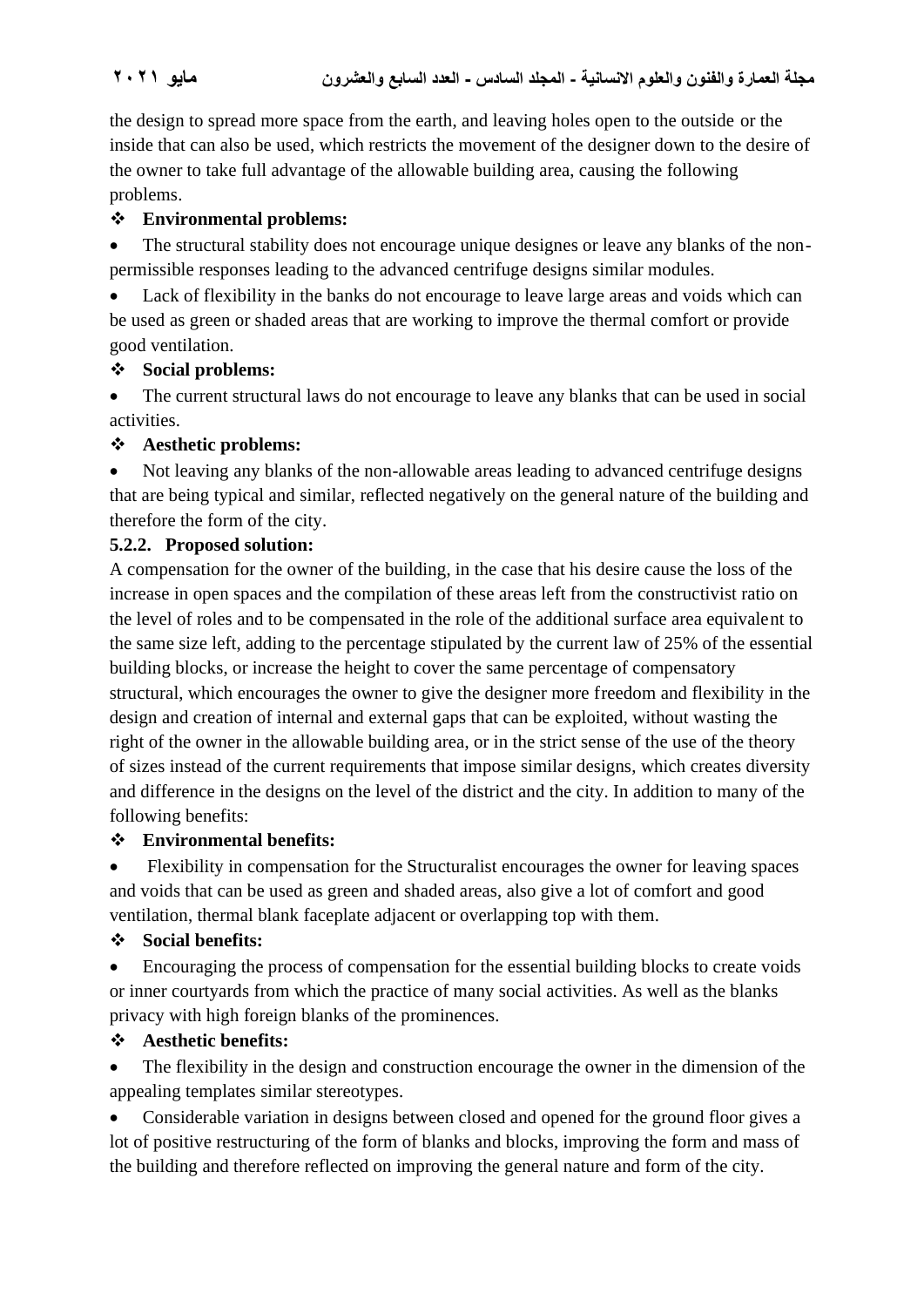| Illustration before and after the proposal |                                                                                                                                                                                                                                                                                                                                                     |                                                                           |                                                                                        |                                                                                    |                                                                                    |
|--------------------------------------------|-----------------------------------------------------------------------------------------------------------------------------------------------------------------------------------------------------------------------------------------------------------------------------------------------------------------------------------------------------|---------------------------------------------------------------------------|----------------------------------------------------------------------------------------|------------------------------------------------------------------------------------|------------------------------------------------------------------------------------|
| <b>Current situation</b>                   | Permissible boundary<br>A.<br>distance.<br><b>B.</b><br>Permissible structural<br>ratio.<br>Disclosure of privacy.<br>Missing space that is<br>difficult to exploit.<br>Difficulty of seeing.<br>Poor ventilation.<br>Monotonous designs.                                                                                                           |                                                                           |                                                                                        | в                                                                                  |                                                                                    |
| <b>Proposed situation</b>                  | The Distance allowed<br>$\mathbf{A}$ .<br>by law.<br>Built space less than<br><b>B.</b><br>the ratio of building<br>permitted.<br>An area left from the<br>C.<br>structural ratio as voids<br>that are being compensated<br>for by increasing the<br>surface or height ratio.<br>The boundary<br>D.<br>distance is greater than the<br>permissible. |                                                                           |                                                                                        | $-A -$<br>в                                                                        |                                                                                    |
| Proposed advantages                        | Convert unused<br>spaces into groups, spaces<br>that can be exploited.<br>Increasing the<br>external spaces, especially<br>the ground floor, from the<br>structural ratio, raising the<br>value of the building<br>environmentally, socially<br>and aesthetically.<br>Dimension of typical<br>similar designs.<br>High privacy spaces.              | Assembling<br>neglected<br>spaces can be<br>used in<br>gradient<br>voids. | Assembling<br>neglected<br>spaces that<br>can be used<br>semi-internal<br>in a vacuum. | Assembling<br>neglected<br>spaces that can<br>be used in an<br>internal<br>vacuum. | Neglected<br>spaces are<br>difficult to<br>be used in<br>the current<br>situation. |

**Figure (3) Shows the flexible legislative proposal related to building percentage.**

## **5.3. Prominences to the front destinations:**

## **5.3.1. Problem description:**

The proportion of replies that are allowed on the front destinations greatly affect the external restructuring of the building also is associated with the formation of the foreign destinations by keys authorized buildings facades and defined by law that does not exceed the maximum emergence of passed out on the coupe 10%, and towers 5: 10% of the street with a maximum of 1.25 m, as required not exceed the length of the towers of half the length of the interface, [106] and often for everyone to commit, the allowable percentages of balconies prominences or towers, and the fallback of the building or the terraces of this limit as a result of the desire of the owner of the maximum benefit of the allowable building blocks, either to utilize financial or the high price of land or in some rare cases, as limited in size or nature of the form of the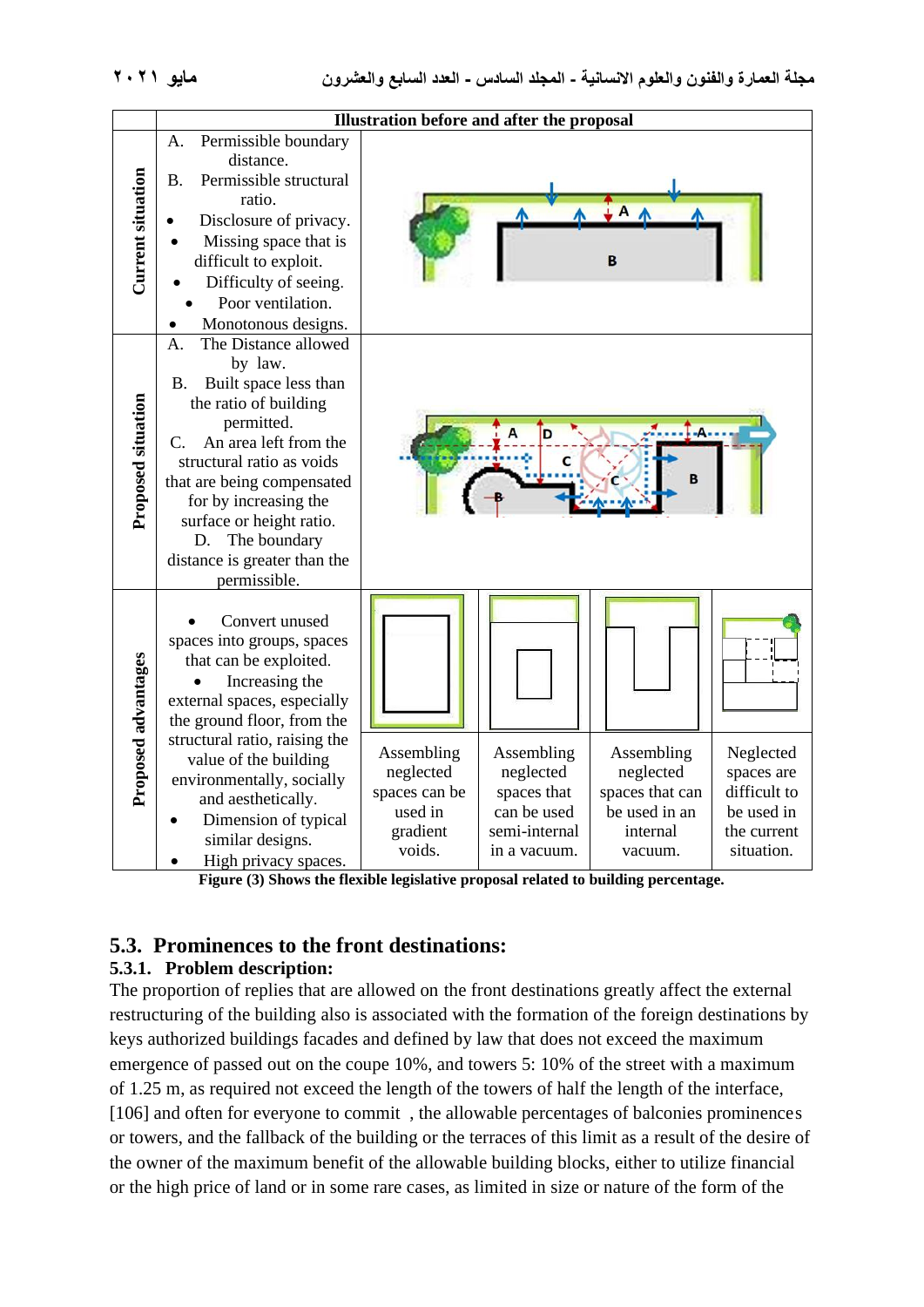land. The designer, often yield in this case for the desire of the owner, thus limiting the flexibility in the design and production of stereotyped views with foreign destinations similar in their general and plastic characteristics, which can cause the following problems:

## ❖ **Environmental problems:**

• The integrity of the front interfaces along the street gives a typical image which is visually boring, especially if it helped urban planning, the result of the division of plots of land to one route, there is no semi-public spaces of land that produce a rearward echo.

• Offering a large area of the interface of the sun as a result of the lack of the shaded areas due to limiting the emergence of terraces or wainscoting.

## ❖ **Social problems:**

- Injury of privacy policy for lower floors.
- Limited access of the area of the front to exercise social activities or for appropriate green space.

## ❖ **Aesthetic problems:**

• Restructuring on those interfaces, limited to the terraces and the roof of the towers as a result of the difficulty of productive restructuring, any space with blocks that can be used economically.

## **5.3.2. Proposed solution:**

Flexible requirements to the proportion of the responses to the front destinations allow the designer to move in with more flexiblelity, to encourage the owner to leave the response rate greater if it requires determination, as it will be environmentally, aesthetically and socially beneficial to the building, in order to do so without hesitation from the owner as a result of compromising a larger percentage of the allowable building blocks, can be compensated for those spaces, to leave additional space parallel to the same size left at the level of all floors, and offset the increase in the height limit, with the note of the response rate back to 1:1 or 1:2 or 2:3, according to the site or social level 33, which encourages the owner to give the designer greater flexibility in the formation of the destinations, without wasting the right of the owner in total floor space permitted by all floors, which provide the following benefits:

## ❖ **Environmental benefits:**

• The percentage of AIRY and lights blank faceplate interior as a result of increasing space blanks, open foreign and voids help the problem with the work of the whirlpool, bike, it increases air movement and the possibility of opening up to the outside more than the direction.

- Allowing the ruins at larger and different directions, whether inside or outside.
- Reducing the heat on those destinations as a result of good ventilation and overlapping shadows as a result of the contrast of the surfaces and the possibility of the emergence of **the largest lawned terraces with further back replies.**

• The possibility of planting and afforestation of those blanks to be more attractive and beautful as a result of the creation of additional areas, the largest of the allowable responses, at the level of all the floors and the hanging gardens.

## ❖ **Social benefits:**

- Providing more space for the exercise of the social activities for the current situation.
- It can be through those different replies to allow the blank faceplate supreme court and the ruins of it to participate in a more positive way through the sense of near and the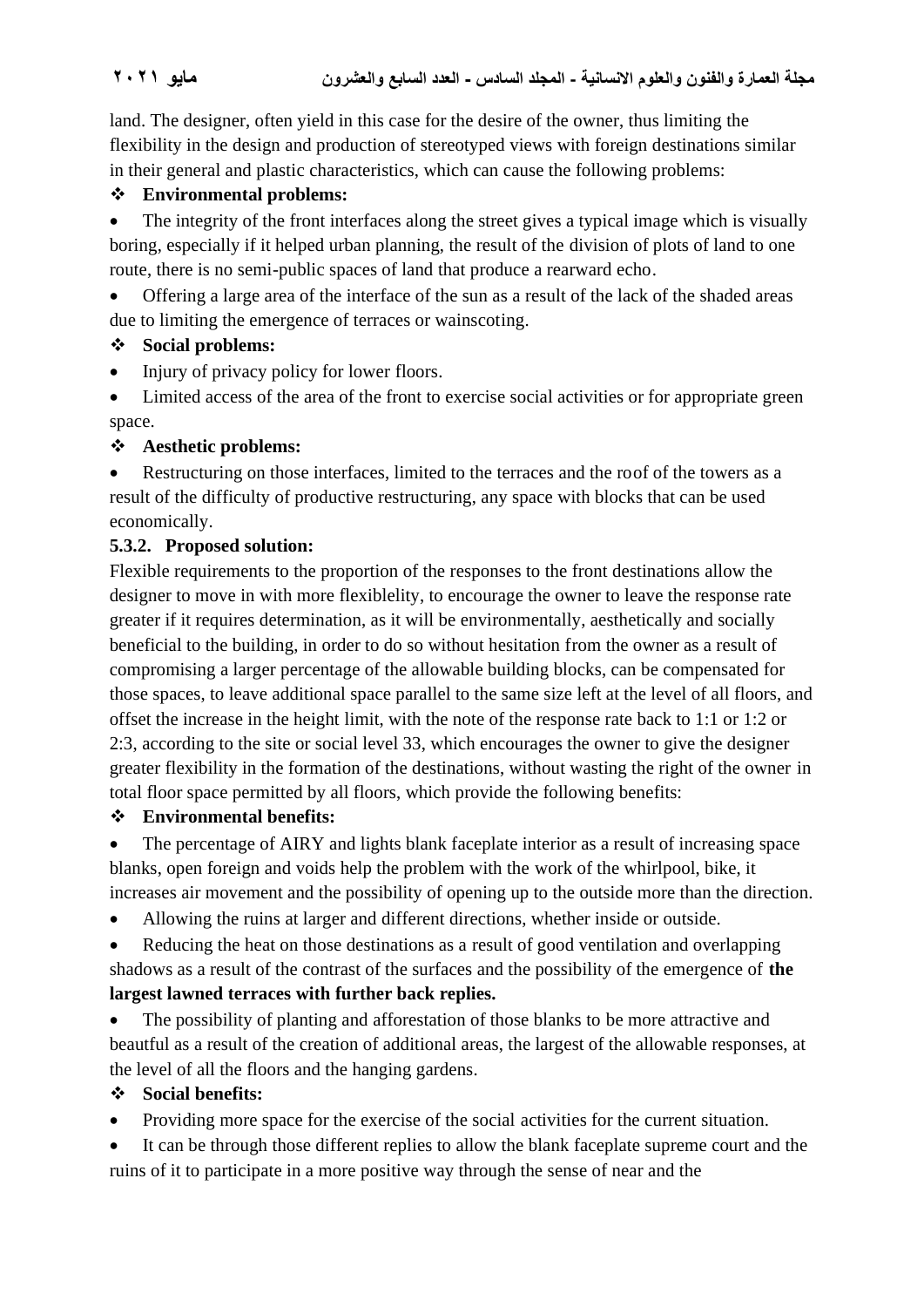communication between the upper and the blanks.

### ❖ **Aesthetic benefits:**

The variance in the form of grants, and space for responses to the interface, greater possibility of restructuring, both with blocks or surfaces or shadows, more positive about the current situation.

• Improving the form and the building block for foreign destinations in turn lead to the improvement of the general nature and form of the city.



## **5.4. Proportion of massive corals and open front destinations (balconies and towers): 5.4.1. Problem description:**

Construction Law defines the proportion of balconies and towers (the massive corals and open) are allowed on the front destinations 50% each, for the length of the interfaces, both overlooking the streets or gardens, and the interrelation of these percentage along the interface limits the design thought in specific directions, giving a similar modular interfaces, where these affect the requirements on the outside of the building, the composition and the beauty of the design and the general character of the urban environment as a whole.

## **5.4.2. Proposed solution:**

The proposed amendment that allows the law to make the proportion of balconies and towers (the massive corals and open) allowed on interfaces by 50% on the interface area as a whole and not to the length of the interface, so that the proportion of closed and open distributed on an area of the interface in full, according to the vision of the designer, and not restricted to the length of the interface only, allowing greater flexibility for the designer creativity.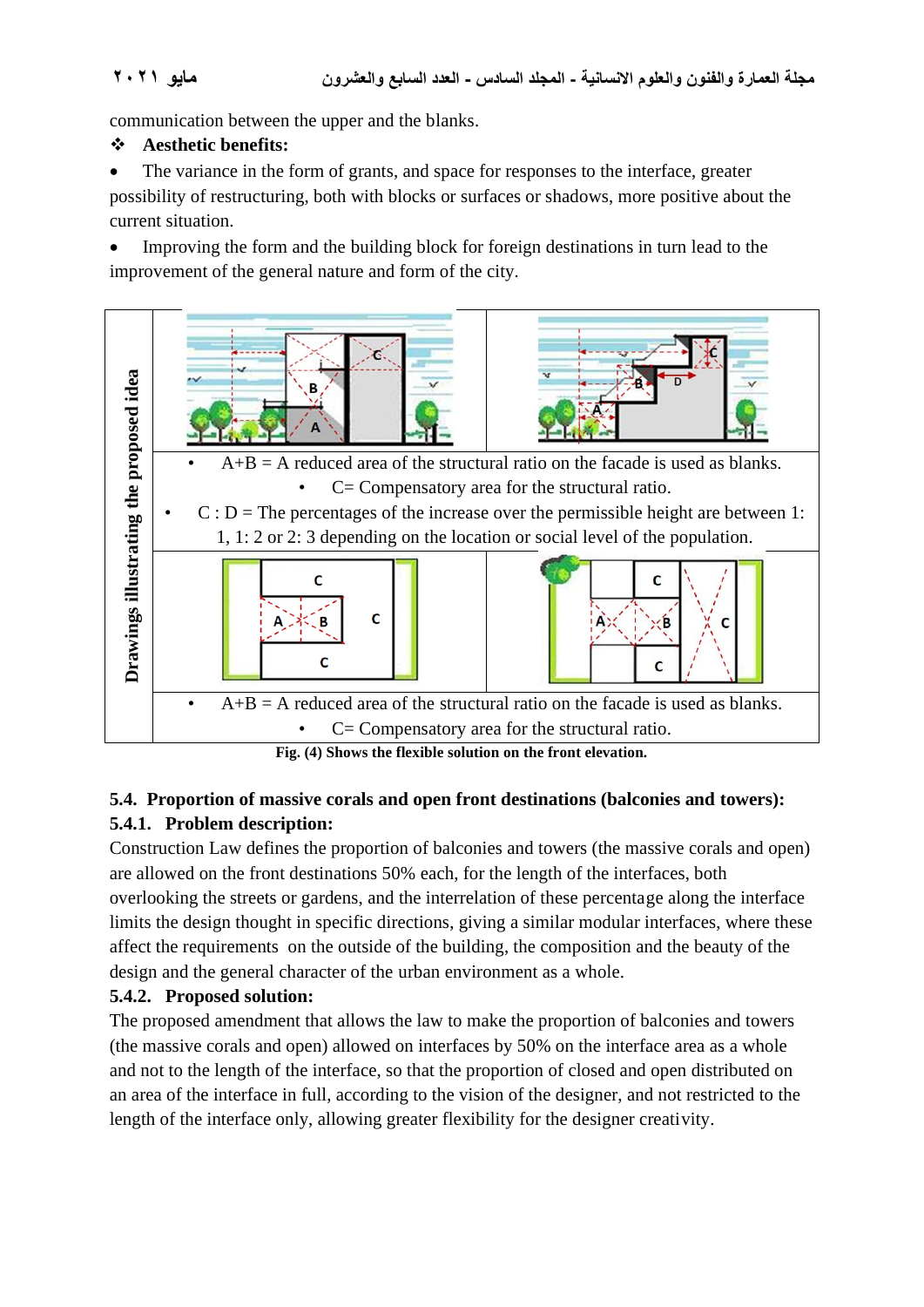### ❖ **Environmental benefits:**

• Controlling of the ventilation and lighting ratios spam blank faceplate interior overlooking the interfaces.

- The flexibility of the ruins and opening to the outside.
- Reducing temperature control as a result of the contrast of restructuring on the interfaces.

## ❖ **Social benefits:**

• It can be through those interfaces to be more attractive and positive through the sense of near and contact and overlap between the different roles, especially in the relevant units of private property.

## ❖ **Aesthetic benefits:**

Greater possibility of restructuring, the amendment gives the variance and sufficient flexibility in the design of the interfaces.

• Improving the form and the building block for foreign destinations in turn lead to the improvement of the general nature and form of the city.



The success of failure of these amendments would be dependent on time, as in the case of urban solutions generally, this does not mean the abuse of the amendment at all, but it is the door for a comprehensive change and to look for sustainable solutions, so the priority of residential development environment must not only be on the unit or the land, but planning scheme as a whole should be first consideration, where urban legislation needs also many revisionism that can complement the improved quality of the Housing Environment and urban development in general.

## **The results:**

The current legislation and laws did Not Achieve what we aspire to provide factors that can lead to improving the built environment commensurate with the spatial and temporal conditions, socially, aesthetically and environmentally.

• Lack of flexible construction requirements for new urban areas, have led to a similar modular buildings, which made caused the urbanism of those cities to be identical copies, which leads to negative effects on the physical environment and architectural identity of these cities.

• The design flexibility granted by the structural requirements and the legislation of the organization of the architecture, especially in new cities, not working to raise the efficiency and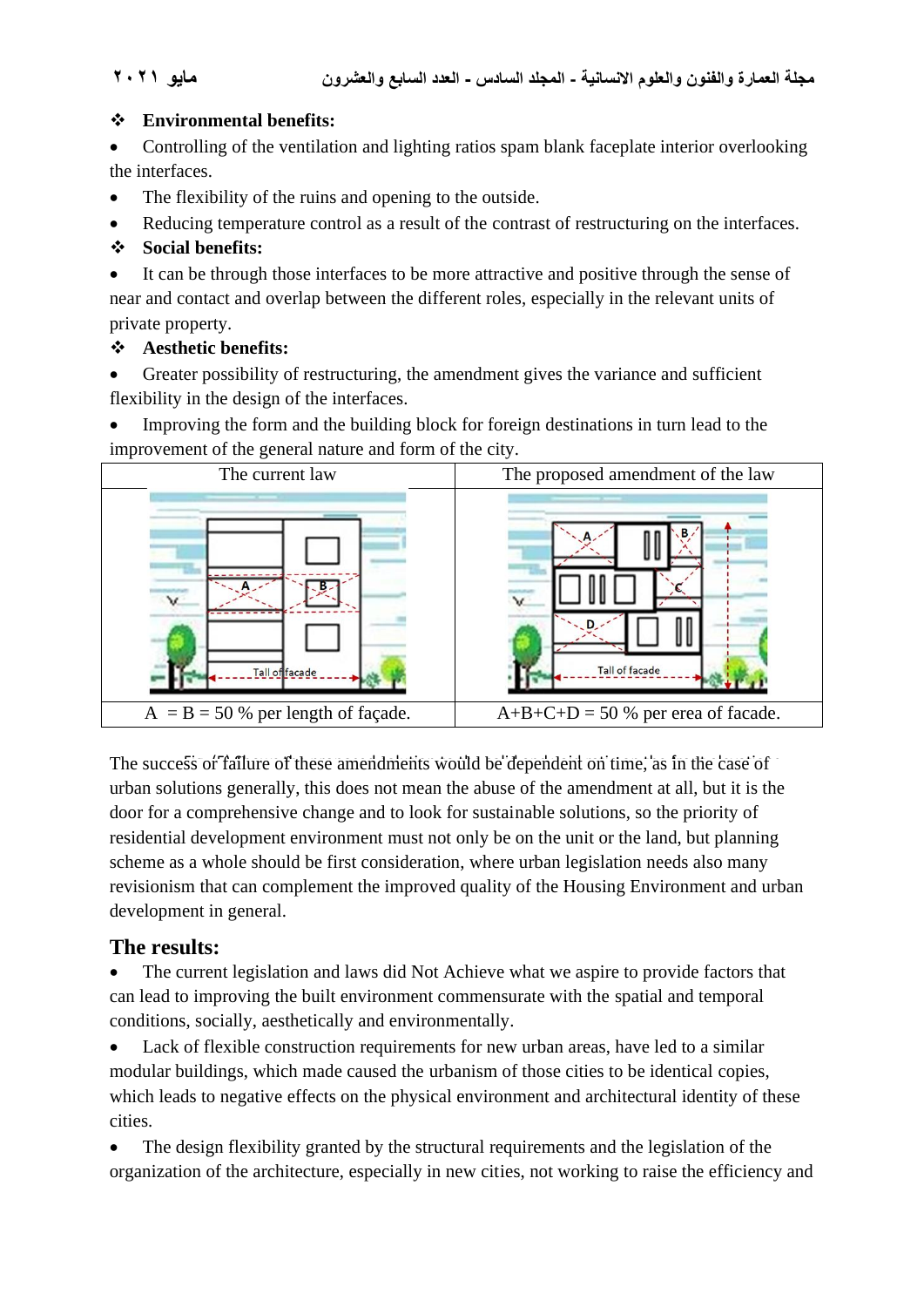environmental design of buildings and improve the characteristics of the physical environment and the form of the city.

• The current structural design requirements do not give sufficient flexibility to help the designer to provide a greater area of creativity, and do not encourage the owner.

The current construction law was one of the factors that have affected the loss of the concept of privacy in archaeology, architecture and new cities, and the lack of compatibility of the social factors, pickled fabric is directed abroad to a separate building, which gives a sense as isolationism.

The architectural aspects: We find that characteristics that should be available in the housing units, the most important value of privacy were absent, as a result of the transfer of those laws from abroad without considering the social and cultural values of the Egyptian society, where free from the presence of the requirements of the Organization places of holes or keys, as well as the laws of rebounds which force designers in most cases to the orientation of the building outward, leading to the loss of privacy and vision and audio.

## The recommendations:

This study represents a simple vision to guide the specialists of academics, architects and decision makers to the formulation of such laws, including aims to improve the built environment of these cities aesthetically, environmentally, and socially.

Returning to use of the sizes in the constructional requirements, and modify and develop the existing laws in line with this principle, would solve many of the problems at the environmental, social and aesthetic levels, and to improve the built environment architecturally and unrealistically.

• Legislation must defend architectural building blocks toward creativity in order to reflect the visions of architects and the requirements of the users, and not to lose the status of sustainability, and to be strict restrictions, without abandoning a structured framework, which makes a positive impact in the form of architecture and construction in the city.

The involvement of the relevant bodies and academic institutions in the evaluation of such legislation and leave the laws to work on the development of urban and architectural product of Egyptian society, commensurate with the architectural, cultural and civil heritage of Egypt.

• Development of residential environment its priority must not only be on the unit or the land, but should be first about consideration of the planning scheme as a whole, where urban legislation needs also many revisionism that can complement the improved quality of the Housing Environment, and urban development in general, there are other criteria of importance in the physical environment lacks a lane and residential rejuvenation, comes on top of the quality of the outer vacuum, and increase the green surfaces and reconsider the scope and volume of services and how to access them, all of these requirements are necessary to improve the level of residential environment before entering into the housing unit directly.